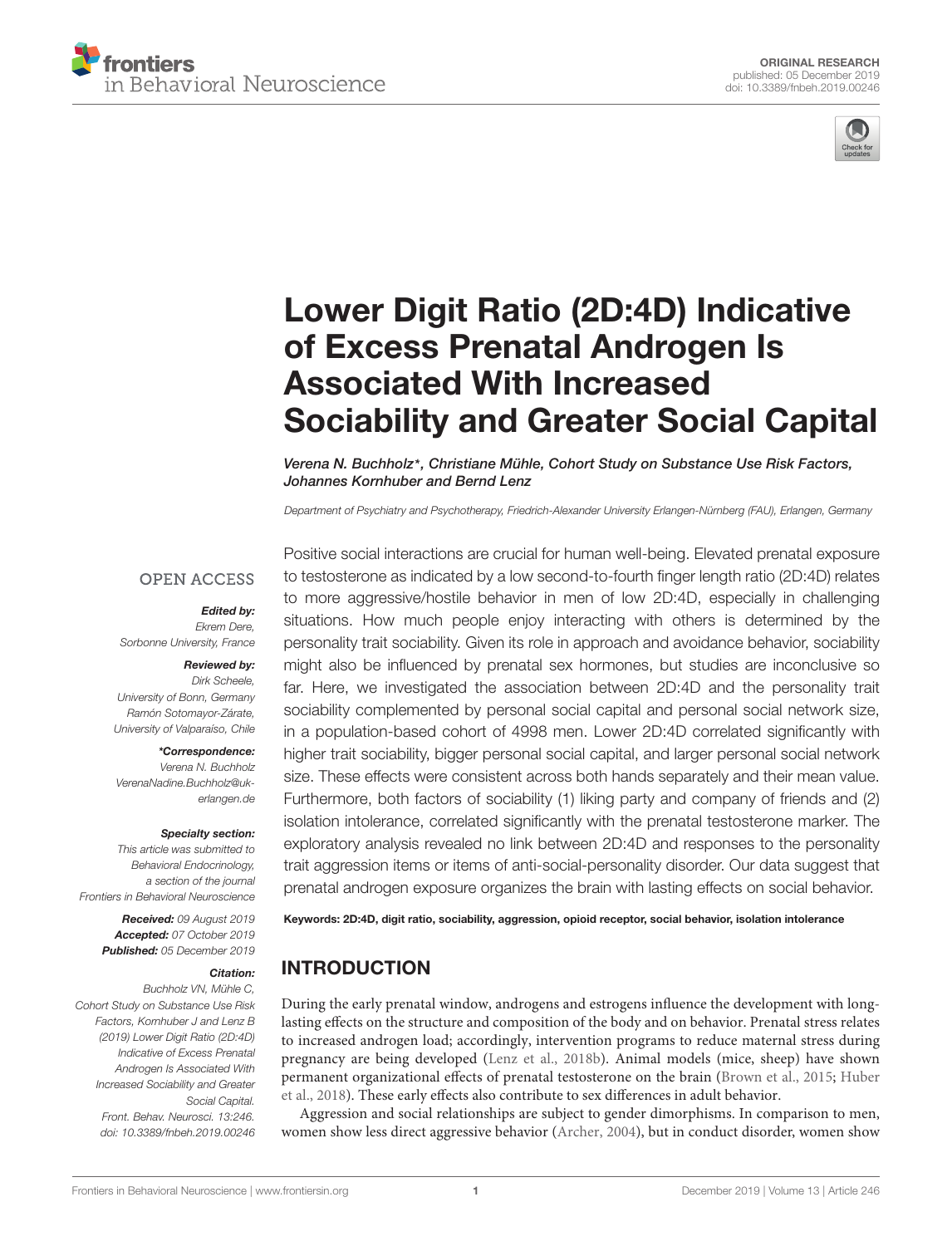hurtful manipulation of relationships (relational aggression) more often than men [\(Ackermann et al.,](#page-7-2) [2019\)](#page-7-2). Men less often report having a close confident other than the spouse [\(Antonucci,](#page-7-3) [1994\)](#page-7-3), spend less time involved in responding to requests from others [\(Kessler et al.,](#page-8-2) [1985;](#page-8-2) [Troisi,](#page-9-0) [2001\)](#page-9-0) and on online social networks [\(Bouna-Pyrrou et al.,](#page-7-4) [2015,](#page-7-4) [2018\)](#page-7-5), have a smaller risk to use them pathologically [\(Bouna-Pyrrou et al.,](#page-7-4) [2015\)](#page-7-4), and are less often the target of online communication [\(Griffiths](#page-8-3) [et al.,](#page-8-3) [2004\)](#page-8-3). The sex differences may suggest that prenatal exposure to androgens influences aggressive and social behaviors in adulthood. Due to ethical reasons and the long time interval between the prenatal window and adulthood, it is hardly possible to directly investigate the effects of intrauterine sex hormones. Hence, biomarkers have been established. The second-to-fourth finger length ratio (2D:4D) is widely used to study prenatal sex hormone exposure. Reinforced prenatal androgen signaling causes lower 2D:4D in mice [\(Zheng and Cohn,](#page-9-1) [2011\)](#page-9-1) and indirect effects of such organizational properties have been also found in humans [\(Manning et al.,](#page-8-4) [2014\)](#page-8-4), for critical review see [Berenbaum et al.](#page-7-6) [\(2009\)](#page-7-6), [Del Giudice et al.](#page-8-5) [\(2018\)](#page-8-5). E.g., human maternal plasma testosterone during pregnancy shows a negative correlation with new borns' digit ratio in both sexes [\(Ventura et al.,](#page-9-2) [2013\)](#page-9-2), amniotic fluid testosterone is negatively related to 2 year olds' 2D:4D [\(Lutchmaya et al.,](#page-8-6) [2004\)](#page-8-6), and females with exposure to excessive prenatal testosterone levels due to congenital adrenal hyperplasia (CAH) have lower 2D:4D values than normal controls [\(Brown et al.,](#page-7-7) [2002;](#page-7-7) [Buck et al.,](#page-7-8) [2003\)](#page-7-8). Hence, lower 2D:4D is indicative of higher prenatal androgen load in humans.

A meta-analysis reported that lower 2D:4D relates to more aggression in men [\(Hönekopp and Schuster,](#page-8-7) [2010\)](#page-8-7), although these effects have been found to be small. Furthermore, situational factors, and adult hormone levels play a moderating role [\(Hönekopp and Watson,](#page-8-8) [2011\)](#page-8-8). From an evolutionary perspective, one could also expect that social behaviors involving approach and bonding might be related to biological factors such as prenatal sex hormone exposure. Studies investigating social behavior and prenatal testosterone exposure have been conducted under varying contexts and with the use of different methods, ranging from economic games to observation of interactions. The findings have been inconsistent, perhaps due to the complexity of human behavior and its interplay with environmental factors [\(Millet and Buehler,](#page-8-9) [2017\)](#page-8-9). Indeed, contextual factors such as the presence of aggressive [\(Kilduff](#page-8-10) [et al.,](#page-8-10) [2013\)](#page-8-10) or sexual cues [\(Van den Bergh and Dewitte,](#page-9-3) [2006\)](#page-9-3), adult hormone levels [\(Millet and Dewitte,](#page-9-4) [2008;](#page-9-4) [van Honk](#page-9-5) [et al.,](#page-9-5) [2012;](#page-9-5) [Manning et al.,](#page-8-4) [2014;](#page-8-4) [Portnoy et al.,](#page-9-6) [2015;](#page-9-6) [Millet](#page-8-9) [and Buehler,](#page-8-9) [2017\)](#page-8-9), cognitive reflection [\(Millet and Aydinli,](#page-8-11) [2019\)](#page-8-11), and time-pressure [\(Bird et al.,](#page-7-9) [2019\)](#page-7-9) moderate the relationship between 2D:4D and prosocial behavior in economic games. Furthermore, the relationships might differ across sex [\(Hönekopp and Watson,](#page-8-8) [2011\)](#page-8-8). However, the evidence seems to be more consistent at least at the level of achievements in adults. Within men, more prenatal androgen (lower 2D:4D) is associated with higher academic grade [\(Nye et al.,](#page-9-7) [2017;](#page-9-7) [Tektas et al.,](#page-9-8) [2019\)](#page-9-8), larger reproductive success [\(Manning](#page-8-12) [et al.,](#page-8-12) [2000\)](#page-8-12), and higher trading outcome in financial traders

[\(Coates et al.,](#page-7-10) [2009\)](#page-7-10). Thus, in contrast to what one might expect due to the above reported sex differences, men with lower (more masculine) 2D:4D perform better in tasks that require networking or bonding. Accordingly, in men, lower 2D:4D has been related to more fairness [\(Millet and Dewitte,](#page-8-13) [2006\)](#page-8-13), stronger cognitive reflection [\(Bosch-Domenèch et al.,](#page-7-11) [2014\)](#page-7-11), and higher betweenness centrality, i.e., they connect separated parts of the social structure (Kovářík et al., [2017\)](#page-8-14). Moreover, males with lower 2D:4D show more courtship behavior in social interactions with women [\(Roney and Maestripieri,](#page-9-9) [2004\)](#page-9-9).

How much people enjoy interacting with others or need to be in company (two factors of sociability) and how many people they know to rely on (social capital) are important determinants of human well-being and health. For example, a low social capital has been associated with negative health outcomes [\(Murayama et al.,](#page-9-10) [2012\)](#page-9-10) including depression, pain, and psychosomatic symptoms [\(Åslund et al.,](#page-7-12) [2010\)](#page-7-12). Thus, associations between 2D:4D and health further highlight the importance to understand the role of prenatal androgen exposure in adult social behavior. For example, in males, lower 2D:4D has been associated with lower anxiety [\(Evardone and Alexander,](#page-8-15) [2009\)](#page-8-15), a higher risk for conduct problems during childhood [\(Eichler et al.,](#page-8-16) [2018\)](#page-8-16), addictive and substance use disorders [\(Kornhuber et al.,](#page-8-17) [2011,](#page-8-17) [2013;](#page-8-18) [Canan et al.,](#page-7-13) [2017,](#page-7-13) [2019;](#page-7-14) [Lenz](#page-8-19) [et al.,](#page-8-19) [2017,](#page-8-19) [2018a,](#page-8-20) [2019a;](#page-8-21) [Siegmann et al.,](#page-9-11) [2019\)](#page-9-11), suicide [\(Lenz](#page-8-22) [et al.,](#page-8-22) [2016,](#page-8-22) [2019b\)](#page-8-23), and reduced life expectancy in adulthood [\(Lenz and Kornhuber,](#page-8-24) [2018\)](#page-8-24).

Given the complexity of behavior in experimental tasks or hypothetical trading situations, relatively stable indicators of social behavior, like the personality trait sociability, personal social capital, and personal social network size provide a suitable approach to investigate the link between social behavior and organizational effects of prenatal androgens. Furthermore, the Alternative Five Model (measuring sociability as one of five factors) has been established for traits with a strong biologicalevolutionary basis and increases the comparability of our results with animal models [\(Zuckerman et al.,](#page-9-12) [1993\)](#page-9-12).

Here, we tested whether 2D:4D relates to sociability, personal social capital, and personal social network size in a large population based cohort of 4998 young males. We also explored whether 2D:4D is associated with aggression and anti-social personality characteristics.

## MATERIALS AND METHODS

#### Study Sample

The data analyzed here originate in the third survey wave of the longitudinal Cohort Study on Substance Use Risk Factors (C-SURF)<sup>[1](#page-1-0)</sup>. From 2010 to 2012, 7556 young males, who attended their mandatory recruitment for the Swiss army, gave written informed consent and 5987 participated in the first wave. Data for this study were derived from the third wave which has been conducted between April 2016 and

<span id="page-1-0"></span><sup>1</sup>[www.c-surf.ch](http://www.c-surf.ch)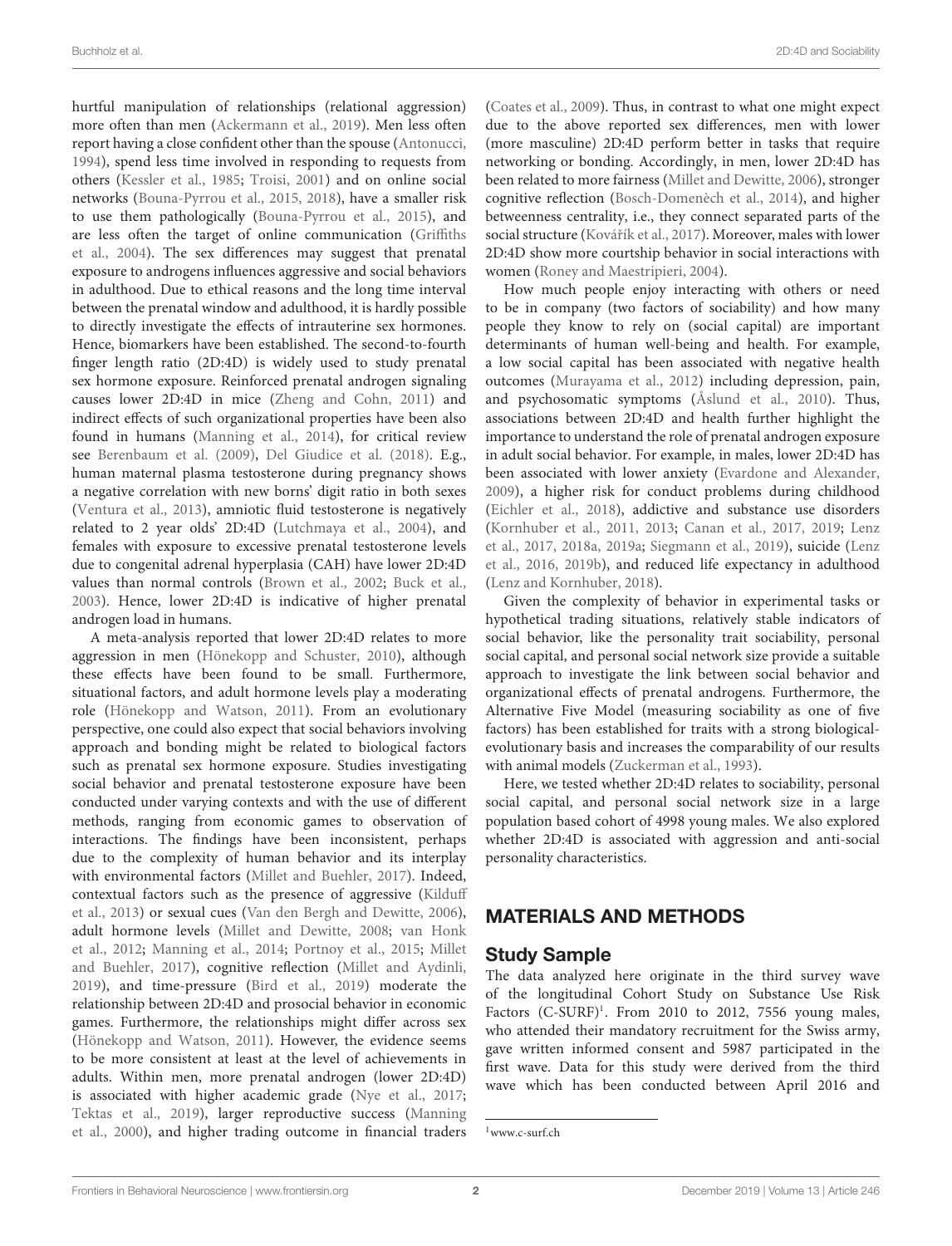March [2](#page-2-0)018 and which has included 5516 males (see<sup>2</sup> for Questionnaire No. 3).

## Behavioral Phenotyping

To measure sociability, we used the subscale sociability of the Alternative Five Factor Model (Zuckerman-Kuhlman Personality Questionaire, ZKPQ-50-cc) [\(Zuckerman et al.,](#page-9-12) [1993\)](#page-9-12) questionnaire, consisting of 10 binary items and its summation score [\(Aluja et al.,](#page-7-15) [2006\)](#page-7-15). The scale was further divided in the two subscales representing (1) liking lively parties and friends and (2) intolerance of social isolation. Personal social capital with the subscales bridging and bonding was quantified by an adaptation of the Personal Social Capital Scale [\(Archuleta and](#page-7-16) [Miller,](#page-7-16) [2011;](#page-7-16) [Chang and Zhu,](#page-7-17) [2012;](#page-7-17) [Wang et al.,](#page-9-13) [2014\)](#page-9-13) with only the 5 most relevant items per subscale selected in C-SURF and a Likert Scale 1–5 to respond. Bonding social capital refers to how well a person is embedded within their various networks of different types of people (e.g., family members, friends, and former colleagues), and bridging social capital refers to how well a person is embedded within different types of social organizations. Personal social network size was estimated in C-SURF by two items referring to social network size from the Personal Social Capital Scale [\(Archuleta and Miller,](#page-7-16) [2011;](#page-7-16) [Wang et al.,](#page-9-13) [2014\)](#page-9-13). The first item refers to perceived number of friends (from the bonding capital subscale) and the second to the perceived number of cultural, recreational, and leisure groups/organizations in the subject's community (from the bridging capital subscale).

Aggression was quantified using the 10 items scale of the ZKPQ-50-cc [\(Aluja et al.,](#page-7-15) [2006\)](#page-7-15). The score on the Anti-Social Personality Disorder scale was probed with items from the Mini-International Neuropsychiatric Interview (M.I.N.I.) with ASSIST-WHO [\(Sheehan et al.,](#page-9-14) [1998;](#page-9-14) [Hergueta et al.,](#page-8-25) [2015\)](#page-8-25).

#### 2D:4D

The participants were instructed to document the lengths of their second and fourth fingers in millimeters separately for their right and left hands (see<sup>2</sup>, Questionnaire No. 3 ID: J18) similar to the methods described by [Reimers](#page-9-15) [\(2007\)](#page-9-15) and [Lenz et al.](#page-8-20) [\(2018a\)](#page-8-20). The instruction was "Hold your left hand in front of you. Look at where your index finger joins the palm of your hand. Find the bottom crease. Go to the middle of this crease. Put the 0 of your ruler exactly on the middle of the bottom crease (see 2a in the picture below). Make sure the ruler runs straight up the middle of your finger. Measure to the tip of your finger (not your nail see 2b in the picture) in millimeters." Finger lengths under 10 mm or over 100 mm [\(Reimers,](#page-9-15) [2007\)](#page-9-15) and, additionally, 2D:4D values outside of the 2.5 and 97.5 percentiles [\(Hell and](#page-8-26) [Päßler,](#page-8-26) [2011;](#page-8-26) [Lenz et al.,](#page-8-20) [2018a\)](#page-8-20) separately for the right and left hand were excluded. Subsequent, we calculated the mean of righthand 2D:4D and left-hand 2D:4D (M2D:4D) which served as our primary predictor. Whereas some studies report that target traits are more strongly related to 2D:4D of the right hand [\(Manning et al.,](#page-8-27) [1998;](#page-8-27) [Hönekopp and Watson,](#page-8-28) [2010;](#page-8-28) [Kornhuber](#page-8-17) [et al.,](#page-8-17) [2011;](#page-8-17) [Masuya et al.,](#page-8-29) [2015;](#page-8-29) [Bilgic et al.,](#page-7-18) [2016\)](#page-7-18), other report

stronger associations with 2D:4D of the left hand [\(Muller et al.,](#page-9-16) [2012;](#page-9-16) [Kornhuber et al.,](#page-8-18) [2013;](#page-8-18) [Hong et al.,](#page-8-30) [2014;](#page-8-30) [Lenz et al.,](#page-8-19) [2017,](#page-8-19) [2019a\)](#page-8-21). As far as we know, there is no reliable explanation for different associations of right- and left-hand 2D:4D with prenatal androgen load. There is also no support for superiority of either side in a meta-analysis on aggression [\(Hönekopp and](#page-8-8) [Watson,](#page-8-8) [2011\)](#page-8-8). Separate values for right-hand 2D:4D (R2D:4D), left-hand 2D:4D (L2D:4D), and the difference between R2D:4D and L2D:4D (2D:4Dr-l) were defined as exploratory predictors. Moreover, regarding quality control, we refer to a previous analysis of the same cohort (except for 9 patients with missing data on alcohol-related questions) which showed median values of 2D:4D similar to other studies [\(Lenz et al.,](#page-8-21) [2019a\)](#page-8-21).

# Statistical Analyses

Continuous data are presented as the median and interquartile range (IQR) and nominal data as frequencies (FREQUENCIES function in SPSS). For missing data points, the corresponding study subjects were excluded from the specific analyses and the number of individuals included in these analyses is reported. Correlations were calculated using Spearman's method, because normal distribution was rejected for all variables. We used the Mann–Whitney U test to compare independent groups. For twosided tests,  $p < 0.05$  was considered to be statistically significant. All reported *p*-values are uncorrected for multiple comparisons. Data were analyzed using IBM SPSS Statistics Version 21 for Windows (SPSS Inc., Chicago, IL, United States) and Graph Pad Prism 5 (Graph Pad Software Inc., San Diego, CA, United States).

# RESULTS

## Sample Characteristics

Due to missing values or eliminations resulting from quality control of R2D:4D and L2D:4D, 518 individuals were excluded from the statistical analyses. This resulted in a total cohort of 4998 study subjects and M2D:4D, L2D:4D, and R2D:4D sub-cohorts of 4778, 4898, and 4878 individuals. The total cohort was characterized as follows: age 25 years (IQR 25–26;  $N = 4998$ ); body mass index 23.5 kg/m<sup>2</sup> (IQR 21.8-25.5;  $N = 4990$ ; 79.6% gainfully employed ( $N = 4997$ ); 3.0% secondary education, 1.2% basic vocational education, 34.4% secondary vocational/technical education, 4.3% community college, 11.2% vocational high school, 11.8% high school, 23.4% bachelor (university), 6.1% master (university), 4.6% other  $(N = 4985)$ ; 82.9% single, 5.2% married, 0.1% divorced, 11.6% not married, not separated, not divorced but living together with my partner (e.g., in registered partnership), 0.1% married but separated, 0.1% widowed  $(N = 4989)$ .

## Trait Sociability

Lower M2D:4D (indicative of higher levels of prenatal androgen exposure) correlated with higher trait sociability ( $\rho = -0.043$ ,  $N = 4755$ ,  $p = 0.003$ ), and both L2D:4D and R2D:4D correlated similarly with trait sociability ( $\rho = -0.045$ ,  $N = 4875$ ,  $p = 0.002$ ;  $ρ = -0.032, N = 4855, p = 0.024$ . 2D:4Dr-l did not correlate with

<span id="page-2-0"></span><sup>2</sup>[www.c-surf.ch/img/questionnaires\\_pdf/q3\\_follow\\_up2\\_en.pdf](http://www.c-surf.ch/img/questionnaires_pdf/q3_follow_up2_en.pdf)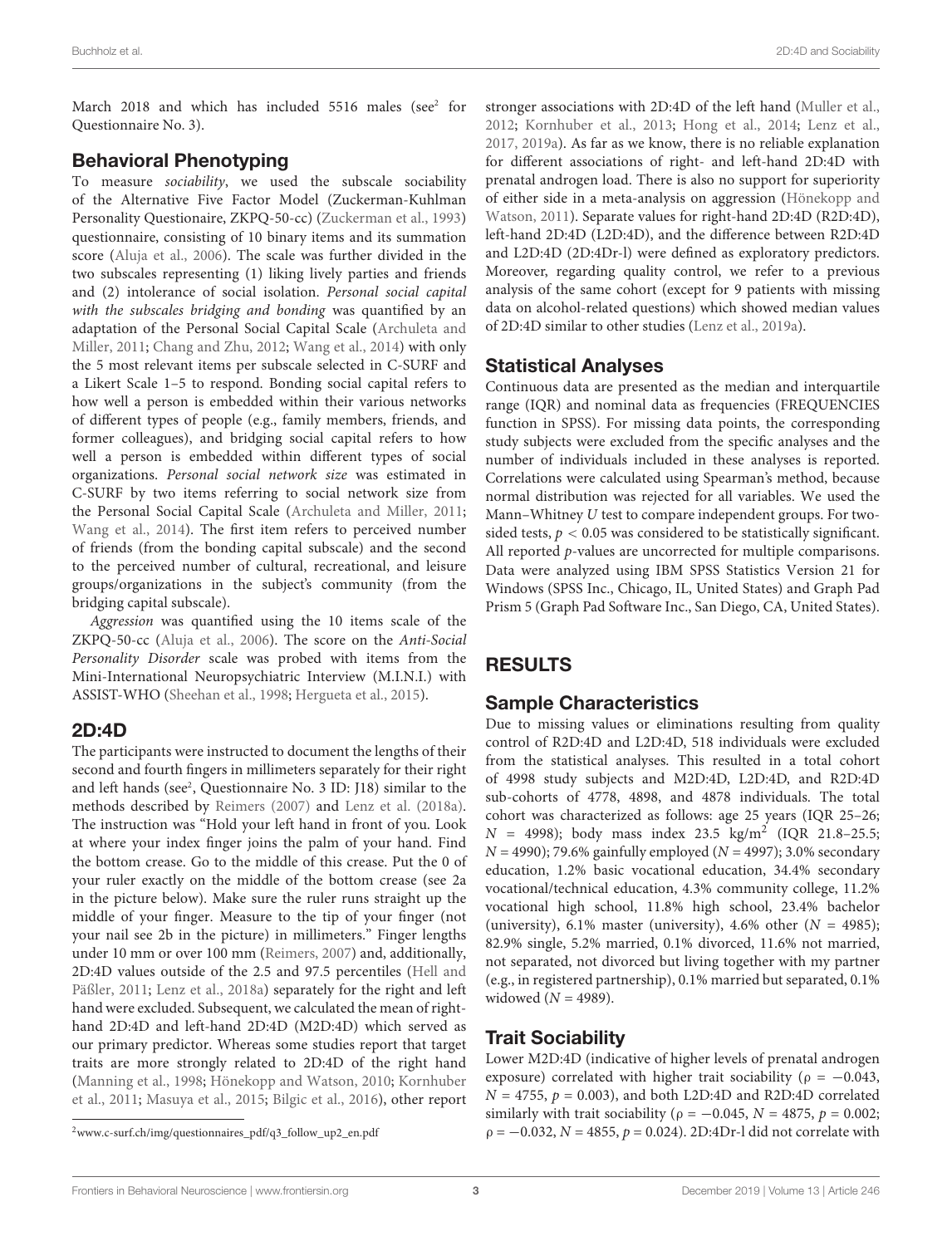trait sociability ( $p > 0.05$ ). As shown in **[Table 1](#page-3-0)**, both subscales of sociability correlated significantly with 2D:4D.

Statistics for the M2D:4D differences for the 10 individual binary items (post hoc analysis) are shown in **[Supplementary](#page-7-19) [Table S1](#page-7-19)**. Specifically, the items "At parties, I enjoy mingling with many people whether I already know them or not." and "I am a very sociable person." were significantly associated with lower M2D:4D.

#### Personal Social Capital

Lower M2D:4D correlated with bigger personal social capital  $(\rho = -0.040, N = 5762, p = 0.005)$ , and both L2D:4D and R2D:4D correlated similarly with bigger personal social capital ( $\rho = -0.036$ ,  $N = 4882$ ,  $p = 0.012$ ;  $\rho = -0.013$ ,  $N = 4861$ ,  $p = 0.039$ ). 2D:4Dr-l did not correlate with personal social capital  $(p > 0.05)$ . **[Table 2](#page-3-1)** shows the results of the *post hoc* analysis on subscale level.

Item level analysis revealed significant correlations with the items "interacting with people makes me feel like a part of a large community," "the people I interact with would be good job references for me" and "if I needed an emergency loan, I know someone I can turn to", for details see **[Table 3](#page-4-0)**.

## Personal Social Network Size

2D:4D correlated negatively with the personal social network size (**[Figure 1](#page-4-1)**).

<span id="page-3-0"></span>

| <b>TABLE 1</b>   Post hoc analysis Sociability: Spearman correlations at facet level. |          |          |          |               |          |  |  |  |  |  |
|---------------------------------------------------------------------------------------|----------|----------|----------|---------------|----------|--|--|--|--|--|
| <b>Sociability</b>                                                                    |          | M2D:4D   | L2D:4D   | <b>R2D:4D</b> | 2D:4Dr-I |  |  |  |  |  |
| Parties/Friends                                                                       | $\Omega$ | $-0.036$ | $-0.031$ | $-0.034$      | $-0.008$ |  |  |  |  |  |
|                                                                                       | р        | 0.012    | 0.029    | 0.019         | 0.600    |  |  |  |  |  |
|                                                                                       | N        | 4763     | 4883     | 4863          | 4763     |  |  |  |  |  |
| Isolation Intolerance                                                                 | $\Omega$ | $-0.035$ | $-0.041$ | $-0.020$      | 0.018    |  |  |  |  |  |
|                                                                                       | р        | 0.017    | 0.005    | 0.172         | 0.221    |  |  |  |  |  |
|                                                                                       | Ν        | 4760     | 4880     | 4860          | 4760     |  |  |  |  |  |
|                                                                                       |          |          |          |               |          |  |  |  |  |  |

2D:4D, second-to-fourth-finger length ratio; primary predictor: M2D:4D, mean of R2D:4D and L2D:4D; exploratory predictors: L2D:4D, left-hand 2D:4D; R2D:4D, right-hand 2D:4D; 2D:4Dr-l, difference between R2D:4D and L2D:4D. P < 0.05 (uncorrected) in bold. Cronbach's alpha: Parties/Friends 0.48, Isolation Intolerance 0.57.

<span id="page-3-1"></span>TABLE 2 | Post hoc analysis Personal social capital: Spearman correlations at subscale level.

| Personal social capital |        | <b>M2D:4D</b> | L2D:4D   | <b>R2D:4D</b> | 2D:4Dr-1 |  |  |
|-------------------------|--------|---------------|----------|---------------|----------|--|--|
|                         | $\rho$ | $-0.032$      | $-0.032$ | $-0.030$      | 0.011    |  |  |
| <b>Bridging</b>         | р      | 0.026         | 0.026    | 0.035         | 0.443    |  |  |
|                         | Ν      | 4764          | 4884     | 4863          | 4764     |  |  |
|                         | $\rho$ | $-0.038$      | $-0.031$ | $-0.032$      | $-0.001$ |  |  |
| <b>Bonding</b>          | р      | 0.009         | 0.030    | 0.025         | 0.968    |  |  |
|                         | Ν      | 4768          | 4888     | 4867          | 4768     |  |  |
|                         |        |               |          |               |          |  |  |

2D:4D, second-to-fourth-finger length ratio; primary predictor: M2D:4D, mean of R2D:4D and L2D:4D; exploratory predictors: L2D:4D, left-hand 2D:4D; R2D:4D, right-hand 2D:4D; 2D:4Dr-l, difference between R2D:4D and L2D:4D. P < 0.05 (uncorrected) in bold. Cronbach's alpha: Bridging 0.79, Bonding 0.83.

#### Aggression and Anti-social Personality

M2D:4D, L2D:4D, R2D:4D, or 2D:4Dr-l did not correlate with aggression or anti-social personality disorder score ( $p > 0.05$ , **[Supplementary Table S2](#page-7-19)**).

# **DISCUSSION**

Here, we report that higher sociability and bigger personal social capital are correlated with lower 2D:4D in a population-based cohort of young Swiss men. Notably, both factors of sociability, liking lively parties and friends and intolerance of social isolation [\(Zuckerman et al.,](#page-9-12) [1993\)](#page-9-12), correlated independently with 2D:4D across both hands. Furthermore, we provide preliminary evidence for an association between bigger personal social network size and lower 2D:4D. These results suggest that, in men, higher prenatal androgen exposure improves sociability and leads to a bigger social capital and social network size in adulthood. Our observation is consistent with a study showing that prenatal testosterone as measured in amniotic fluid during 13–20 weeks of gestation is associated with approach behavior and reactivity to happy faces in brain reward areas of boys [\(Lombardo et al.,](#page-8-31) [2012\)](#page-8-31). The large sample size of nearly 5000 study participants analyzed here is a major strength of this project. It is limited by the 2D:4D self-measurement method which is related to reduced reliability in comparison to expert measured 2D:4D [\(Hönekopp and Watson,](#page-8-28) [2010\)](#page-8-28).

Sociability involves the opioid system of the brain [\(Knowles](#page-8-32) [et al.,](#page-8-32) [1989;](#page-8-32) [Kalin et al.,](#page-8-33) [1995\)](#page-8-33). In animal experiments, prenatal androgen receptor inhibition by flutamide downregulates cerebral expression of the  $\mu$  opioid receptor 1 in adulthood [\(Huber et al.,](#page-8-1) [2018\)](#page-8-1). In line with this association between prenatal sex hormone effects and opioid signaling, R2D:4D in men has been related to genetic polymorphisms in opioid receptors [\(Pearce et al.,](#page-9-17) [2018\)](#page-9-17). During social laughter – related to the sociability factor "party and friends" – endogenous opioids are released, and the depletion during social isolation motivates to seek company – related to the sociability factor "isolation intolerance" [\(Knowles et al.,](#page-8-32) [1989;](#page-8-32) [Kalin et al.,](#page-8-33) [1995\)](#page-8-33). The minor G-allele of the  $\mu$ -opioid receptor 1 polymorphism rs1799971 is associated with more pleasure experienced in social situations [\(Troisi et al.,](#page-9-18) [2011\)](#page-9-18), and mice with this variant have increased motivation for non-aggressive social interactions and show less avoidance after social defeat [\(Briand et al.,](#page-7-20) [2015\)](#page-7-20). Taken together, prenatal androgen exposure may organize cerebral opioid signaling with behavioral effects on sociability. Future research should investigate how prenatal influences might interact with genetics to affect sociability.

We found lower 2D:4D to be associated with higher sociability. Our findings are in line with previous reports on higher betweenness centrality in men with lower 2D:4D, i.e., these subjects connect separated parts of the social structure (Kovářík [et al.,](#page-8-14) [2017\)](#page-8-14). Furthermore, academic, reproductive, and trading success, all negatively correlated with 2D:4D [\(Manning et al.,](#page-8-12) [2000;](#page-8-12) [Coates et al.,](#page-7-10) [2009;](#page-7-10) [Nye et al.,](#page-9-7) [2017;](#page-9-7) [Tektas et al.,](#page-9-8) [2019\)](#page-9-8), have networking as an essential common mechanism to success.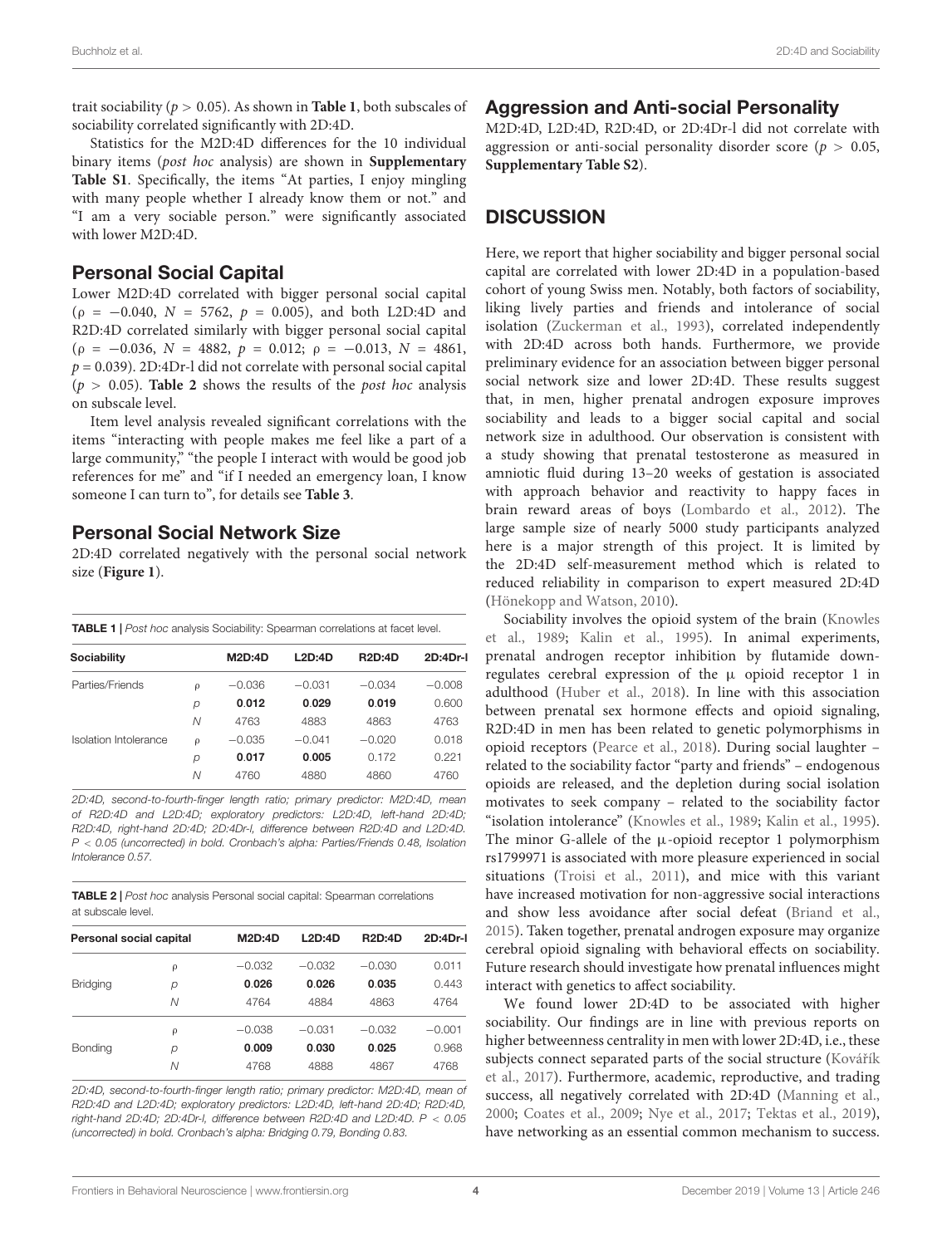<span id="page-4-0"></span>TABLE 3 | Post hoc analysis Personal social capital: Spearman correlations at item level.

| Personal social capital                                                              | <b>M2D:4D</b> |       | L2D:4D  |          | <b>R2D:4D</b> |                  |          | 2D:4Dr-I |      |          |       |      |
|--------------------------------------------------------------------------------------|---------------|-------|---------|----------|---------------|------------------|----------|----------|------|----------|-------|------|
|                                                                                      | ρ             | p     | N       | ρ        | p             | $\boldsymbol{N}$ | ρ        | р        | N    | ρ        | р     | N    |
| Interacting with people makes me want to try new<br>things                           | $-0.026$      | 0.077 | $477 -$ | $-0.021$ | 0.138         | 4891             | $-0.023$ | 0.107    | 4870 | 0.009    | 0.514 | 4771 |
| Interacting with people makes me interested in<br>what people unlike me are thinking | $-0.018$      | 0.206 | 4771    | $-0.019$ | 0.189         | 4891             | $-0.013$ | 0.355    | 4870 | 0.009    | 0.535 | 4771 |
| Interacting with people makes me feel like a part of<br>a large community            | $-0.038$      | 0.009 | 4770    | $-0.034$ | 0.019         | 4890             | $-0.036$ | 0.011    | 4869 | 0.009    | 0.551 | 4770 |
| Interacting with people makes me feel connected to<br>the bigger picture             | $-0.008$      | 0.567 | 4765    | $-0.014$ | 0.322         | 4885             | $-0.010$ | 0.492    | 4864 | 0.016    | 0.281 | 4765 |
| I come into contact with people all the time                                         | $-0.012$      | 0.390 | 4770    | $-0.016$ | 0.258         | 4890             | $-0.006$ | 0.693    | 4869 | 0.012    | 0.400 | 4770 |
| There are several people I trust to solve my<br>problems                             | $-0.024$      | 0.099 | 4769    | $-0.026$ | 0.074         | 4889             | 0.013    | 0.380    | 4868 | 0.013    | 0.365 | 4769 |
| If I needed an emergency loan, I know someone I<br>can turn to                       | $-0.037$      | 0.010 | 4769    | $-0.027$ | 0.061         | 4889             | $-0.033$ | 0.022    | 4868 | $-0.006$ | 0.700 | 4769 |
| There is someone I can turn to for advice about<br>making very important decisions   | $-0.016$      | 0.261 | 4770    | $-0.008$ | 0.589         | 4890             | $-0.020$ | 0.170    | 4869 | $-0.019$ | 0.193 | 4770 |
| I know several people well enough to get them to<br>do anything important            | $-0.020$      | 0.165 | 4770    | $-0.017$ | 0.224         | 4890             | $-0.017$ | 0.235    | 4869 | 0.001    | 0.963 | 4770 |
| The people I interact with would be good job<br>references for me                    | $-0.031$      | 0.031 | 4770    | $-0.027$ | 0.057         | 4890             | $-0.025$ | 0.082    | 4869 | 0.010    | 0.503 | 4770 |

2D:4D, second-to-fourth-finger length ratio; primary predictor: M2D:4D, mean of R2D:4D and L2D:4D; exploratory predictors: L2D:4D, left-hand 2D:4D; R2D:4D, righthand 2D:4D; 2D:4Dr-l, difference between R2D:4D and L2D:4D. P < 0.05 (uncorrected) in bold.



<span id="page-4-1"></span>FIGURE 1 | The M2D:4D (A), L2D:4D (B), and R2D:4D (C) ratios [but not 2D:4Dr-l (D)] were negatively correlated with self-reports for the number of friends and the number of cultural, recreational, and leisure groups/organizations/associations in one's community. 2D:4D, second-to-fourth-finger length ratio; primary predictor: M2D:4D, mean of R2D:4D and L2D:4D; exploratory predictors: L2D:4D, left-hand 2D:4D; R2D:4D, right-hand 2D:4D; 2D:4Dr-l, difference between R2D:4D and L2D:4D.  $P < 0.05$  (uncorrected) in bold.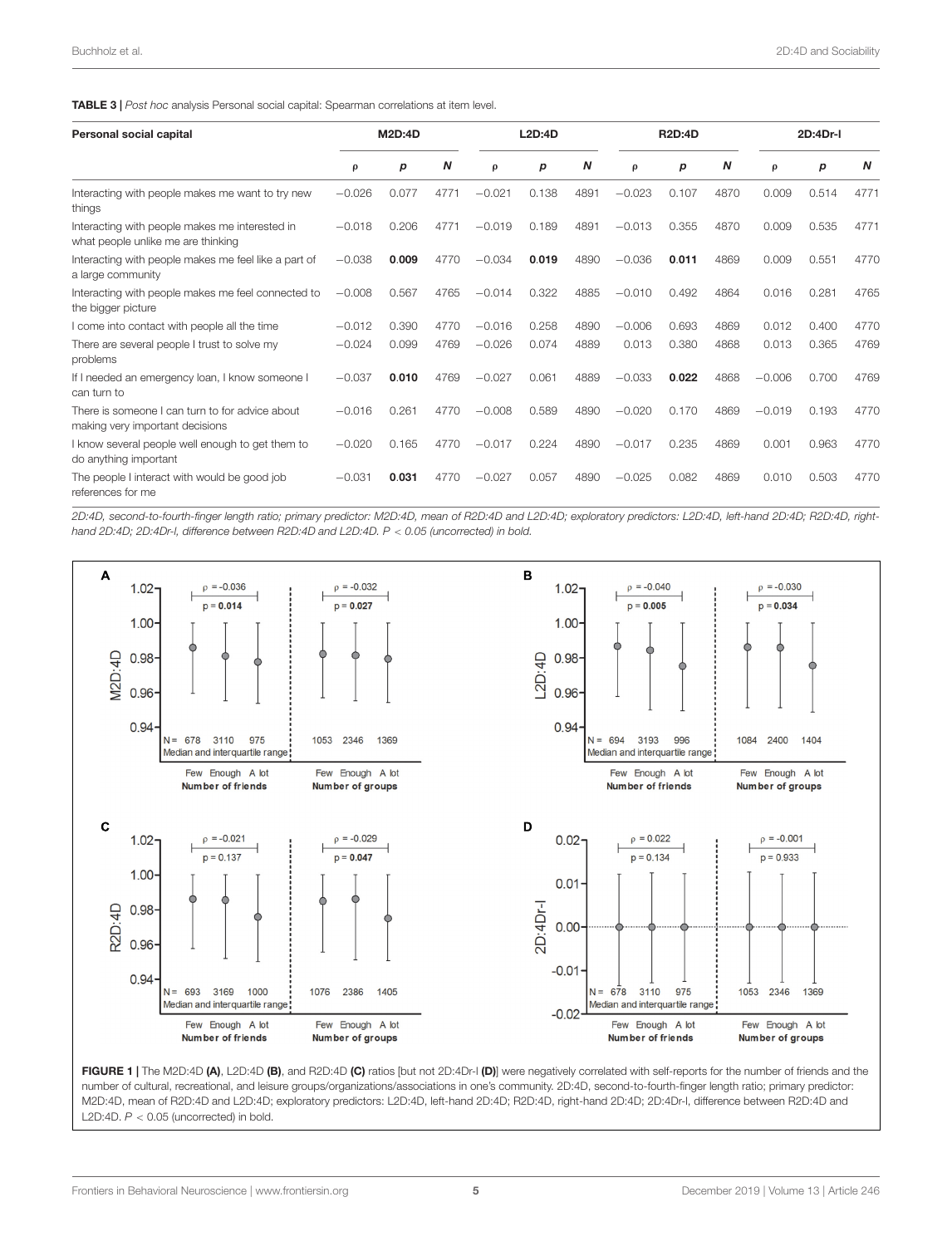Hence, higher sociability might mediate the relationship between lower 2D:4D and successfulness in men.

In our adult cohort, we did not find any significant correlation between 2D:4D and aggression, which might be explained by the low precision due to the employed self-measurement technique and the fact that correlations of aggression and 2D:4D in adults are mainly found in challenging situations [\(Hönekopp and](#page-8-8) [Watson,](#page-8-8) [2011\)](#page-8-8) and in other situations are small at the best [\(Hönekopp and Watson,](#page-8-8) [2011\)](#page-8-8).

By contrast, we found lower 2D:4D to be associated with higher sociability. At the first glance, our findings may contradict that lower 2D:4D (indicative of higher prenatal androgen exposure) relates to behavioral symptoms in boys [\(Williams](#page-9-19) [et al.,](#page-9-19) [2003;](#page-9-19) [Eichler et al.,](#page-8-16) [2018\)](#page-8-16), which entails problems in social interaction. Aggression, fighting, and lacking obedience are characteristics of conduct disorder. However, the frontal lobe and cognitive reflection are still developing in children. Frontal lobe development and cognitive reflection inhibit aggressive outbursts and the shift of neural regulation to prefrontal areas takes place during puberty [\(Cubillo et al.,](#page-7-21) [2012;](#page-7-21) [Rubia et al.,](#page-9-20) [2013;](#page-9-20) [Tyborowska et al.,](#page-9-21) [2016\)](#page-9-21). In adulthood, cognitive reflection is higher in individuals with lower 2D:4D [\(Bosch-Domenèch et al.,](#page-7-11) [2014\)](#page-7-11) and probably explains the moderating role of sexual and aggressive cues on the relationship between 2D:4D and aggressive behavior [\(Hönekopp and Watson,](#page-8-8) [2011\)](#page-8-8). Without a situationally triggered testosterone surge, aggression as a trait is less evident in daily life and cognitive reflection might counteract aggressive trends in men with low 2D:4D. Boys with higher sociability (following higher prenatal androgen load) may be involved into fights more often due to the increased total frequency of interactions with others and given the fact that physical aggression is used instrumentally in healthy young children.

In support of this developmental view on aggression, we also did not find a correlation of prenatal testosterone with anti-social personality disorder (ASPD) items. Whereas conduct disorder increases the risk for ASPD [\(Olsson and Hansson,](#page-9-22) [2009\)](#page-9-22), other factors like intelligence, parent psychopathology, parent-child relation, and peer-rejection are known to moderate this risk essentially [\(Olsson and Hansson,](#page-9-22) [2009\)](#page-9-22).

In this study, lower 2D:4D correlated with bigger personal social capital and a larger personal social network. Here, we will argue that negotiation strategies, which are conceptually related to social networking, change from children to adulthood into more functional behavior in people with lower 2D:4D. In adult men, lower 2D:4D is associated with more uncooperative behavior, but only when they act intuitively or less reflected [\(Millet and Buehler,](#page-8-9) [2017;](#page-8-9) [Millet and Aydinli,](#page-8-11) [2019\)](#page-8-11) and as already mentioned, men with lower 2D:4D have stronger cognitive reflection skills [\(Bosch-Domenèch et al.,](#page-7-11) [2014\)](#page-7-11). In general, adult men with low 2D:4D prefer fair from either altruistic or egoistic choices [\(Millet and Dewitte,](#page-8-13) [2006\)](#page-8-13), even though their faces appear more dominant to others [\(Neave](#page-9-23) [et al.,](#page-9-23) [2003\)](#page-9-23). In children, however, a lower 2D:4D is still unrelated to fair choices and correlates with less altruistic choices instead [\(Millet and Dewitte,](#page-8-13) [2006\)](#page-8-13). In adults, social status relevance (potentially leading to a surge in testosterone) within a given context moderates the impact of 2D:4D on

cooperative behavior, aggression, and dominance in economic games [\(Millet and Buehler,](#page-8-9) [2017\)](#page-8-9). Taken together, evidence on negotiation strategies of lower 2D:4D subjects supports our findings on the relationship between 2D:4D, social capital, and network size.

Furthermore, children with a higher status – as measured in number of friends/interaction partners – choose the prosocial option less often [\(Horn et al.,](#page-8-34) [2018\)](#page-8-34). In contrast to our data from adults, in which a bigger social capital and a larger social network are associated with lower 2D:4D, in boys the strategies to gain status may still be dysfunctional, as a link with number of friends/interaction partners and 2D:4D was not found [\(Horn et al.,](#page-8-34) [2018\)](#page-8-34).

The relationship between sociability, aggression, and behavioral strategies to gain status or bond might change from childhood to adulthood, when cognitive reflection and the frontal lobe have fully developed. As a consequence, normative behavior, learned cooperation, and fairness may be utilized by adult men with low 2D:4D, at least in unchallenging situations. Furthermore, experiences from frequent social interactions (sociability) and from testing the limits with others during childhood (instrumental aggression) might in the end help to bond with others and make these subjects more resilient, explaining the long term positive outcomes of men with lower 2D:4D in academia [\(Nye et al.,](#page-9-7) [2017;](#page-9-7) [Tektas](#page-9-8) [et al.,](#page-9-8) [2019\)](#page-9-8), reproduction [\(Manning et al.,](#page-8-12) [2000\)](#page-8-12) and trading [\(Coates et al.,](#page-7-10) [2009\)](#page-7-10).

Although we found that low 2D:4D in men is associated with higher trait sociability and possibly more social bonds to rely on, there is evidence for a more avoidant attachment style [\(Del Giudice and Angeleri,](#page-8-35) [2016\)](#page-8-35) and lesser quality of relationships in people with low 2D:4D [\(Knickmeyer et al.,](#page-8-36) [2005\)](#page-8-36). Furthermore, intimate partner violence is actually higher in low 2D:4D men [\(Romero-Martínez et al.,](#page-9-24) [2013\)](#page-9-24). Thus, sociability and a bigger social capital in men do not necessarily mean that intimate or close relationships are better on the long term. They might even be worse as subjects are more directed at social status than intimacy.

G-allele carriers of the  $\mu$  opioid receptor 1 polymorphism rs1799971 experience more pleasure in social situations [\(Troisi](#page-9-18) [et al.,](#page-9-18) [2011\)](#page-9-18) and alcohol-dependent G-allele carriers show increased cue-reactivity to alcohol stimuli in certain brain regions which correlates with craving [\(Bach et al.,](#page-7-22) [2015\)](#page-7-22). As endogenous opioids contribute to the punishing effects of social isolation and rejection [\(Knowles et al.,](#page-8-32) [1989;](#page-8-32) [Kalin et al.,](#page-8-33) [1995;](#page-8-33) [Briand](#page-7-20) [et al.,](#page-7-20) [2015\)](#page-7-20), it is interesting that an interaction between 2D:4D and the rs1799971 polymorphism has been reported for alcohol dependence [\(Gegenhuber et al.,](#page-8-37) [2018\)](#page-8-37). Both aspects of sociability, the interest in parties and friends und isolation intolerance, which correlated with 2D:4D in our study, might influence the development of alcohol dependency. This study's results indicate that the pleasure to bond with others and enjoy social laughter is increased in people with low 2D:4D which might lead to more reward (opioid release) experienced during these situations. This mechanism might potentiate the rewarding effect of consumption (again opioid release) by increased chances of social laughter and bonding. Finally, also isolation intolerance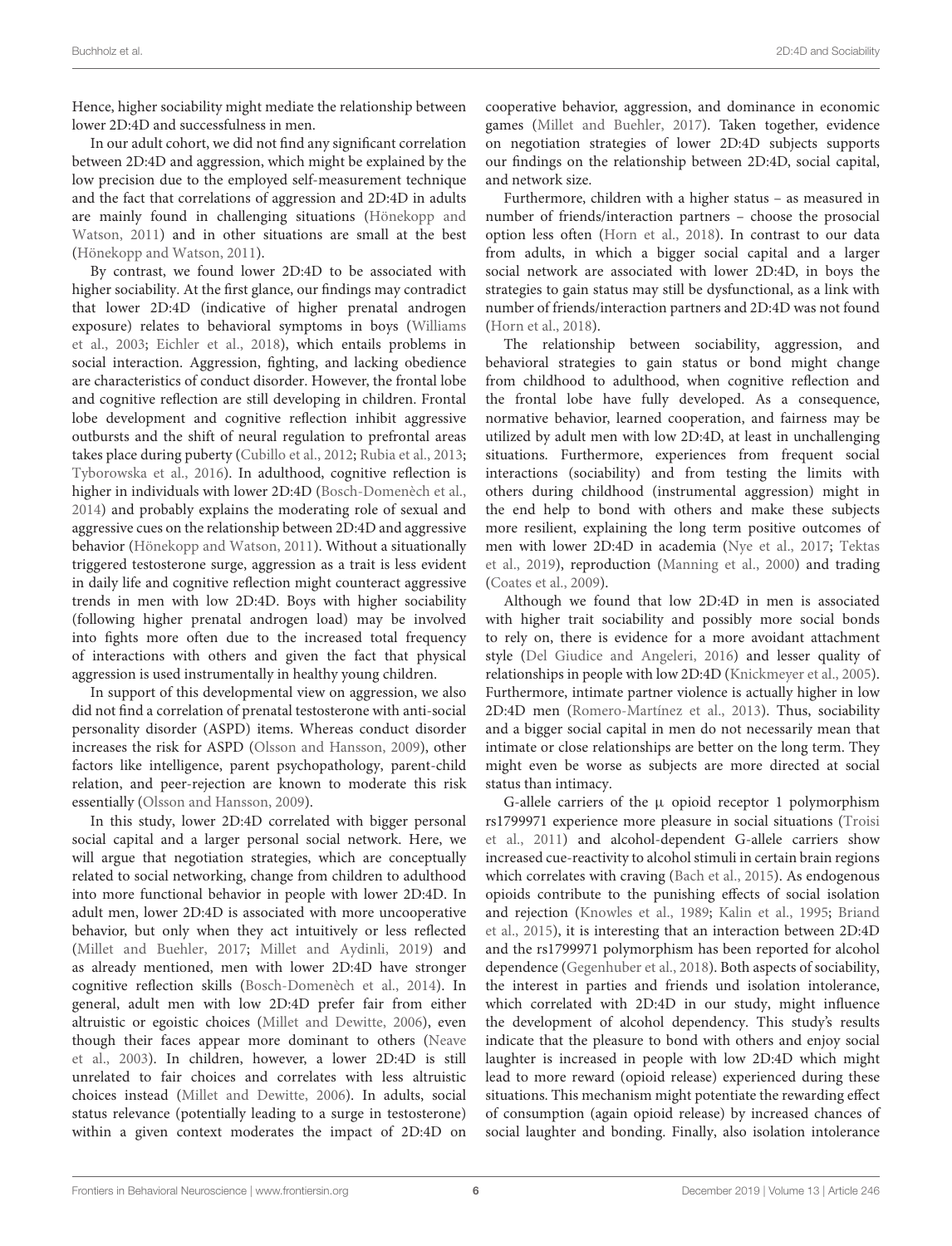might play a role, as it might induce drinking behavior to cope with loneliness. However, further research is needed to test these hypotheses.

At first glance, the observed negative correlation between 2D:4D and social network might contradict the fact that lower 2D:4D has been associated with suicide completion [\(Lenz et al.,](#page-8-22) [2016\)](#page-8-22) because social connectedness has been shown to be protective against suicidal behaviors [\(Fässberg](#page-8-38) [et al.,](#page-8-38) [2012\)](#page-8-38). However, for suicide completion, it has been argued that correlations of lower 2D:4D with stronger cognitive reflection [\(Bosch-Domenèch et al.,](#page-7-11) [2014;](#page-7-11) [Millet and Aydinli,](#page-8-11) [2019\)](#page-8-11) might play a role, leading to better planned and more successful suicide attempts, as 2D:4D measured independently from cognitive reflection is unrelated to suicidal thoughts and attempts [\(Lenz et al.,](#page-8-23) [2019b\)](#page-8-23).

# LIMITATIONS

Self-measured 2D:4D is less reliable than expert-measures and is said to reach only 46% of its reliability [\(Hönekopp and Watson,](#page-8-28) [2010\)](#page-8-28). Furthermore, finger deformation was not assessed in this project, which has reduced precision. We are aware of current criticism on 2D:4D as a proxy for prenatal androgen exposure, as the experimental evidence used to support the validity of 2D:4D as a biomarker of prenatal androgen exposure has not been replicated consistently [\(Berenbaum et al.,](#page-7-6) [2009;](#page-7-6) [Huber et al.,](#page-8-39) [2017;](#page-8-39) [Del Giudice et al.,](#page-8-5) [2018\)](#page-8-5).

Besides correlating our primary independent variable with our dependent variables, we extended the analysis to exploratory testing of left and right hand 2D:4D and asymmetries of left and right hand 2D:4D, but did not correct for multiple hypothesis testing which might have resulted in false positive findings in the exploratory analysis.

Personal social capital was assessed in C-SURF only with a selection of items from the Personal Social Capital Scale, using only the 5 most relevant items per subscale. Even though we found a good internal consistency of 0.85 Cronbach's alpha, construct validity remains unknown for this subset of items.

Personality disorder diagnoses like anti-social personality disorder should be assessed by experienced clinicians using structured clinical interviews [\(Paap et al.,](#page-9-25) [2017\)](#page-9-25). Here, we correlated the summation score of a self-report screening instrument with unknown discriminability for this clinical disorder.

We did not find a correlation between 2D:4D and aggression as a personality factor. In a meta-analysis on 2D:4D and aggressive behavior, it was reported that any correlation found appear to be very small and findings are context dependent [\(Hönekopp and Watson,](#page-8-8) [2011\)](#page-8-8). We investigated the personality factor aggression with a questionnaire and did not use an experimental setup with provocative cues or interaction partners. Furthermore, we face a lower reliability of self-measured 2D:4D measures in comparison to expert ratings. Moreover, sex differences in aggression appear to be larger in children than in adults [\(Campbell,](#page-7-23) [2006;](#page-7-23) [Archer,](#page-7-24) [2009\)](#page-7-24) and our adult cohort is rather homogeneous in age.

Exploratory analysis of social network size was only probed by two self-reported items and future research should use more reliable and objective measures to investigate the relationship between 2D:4D and social network size.

Finally, our cohort consisted of mostly Caucasian young men and the results cannot be transferred to other ethnicities, gender, or age groups.

# **CONCLUSION**

To summarize, our data show that low 2D:4D is associated with higher trait sociability, bigger personal social capital, and larger personal social network size. Given the complexity of human behavior and environmental/nurture effects on personality, it is not surprising that the correlations are small though. Our study provides a better understanding of the link between prenatal influences and social behavior in adulthood. It also leads to an interesting hypothesis on the mediating role of sociability between prenatal environment and life achievements, behavioral problems in adolescence, and other health related aspects.

# MEMBERS OF COHORT STUDY ON SUBSTANCE USE RISK FACTORS

Gerhard Gmel: Addiction Medicine, Lausanne University Hospital CHUV, University of Lausanne, Lausanne, Switzerland; Addiction Switzerland, Lausanne, Switzerland; Centre for Addiction and Mental Health, Toronto, ON, Canada; University of the West of England, Frenchay Campus, Bristol, United Kingdom (Gerhard.Gmel@chuv.ch). Meichun Mohler-Kuo: La Source, School of Nursing Sciences, HES-SO University of Applied Sciences and Arts of Western Switzerland, Lausanne, Switzerland (m.mohler-kuo@ecolelasource.ch). Simon Foster: Institut für Epidemiologie, Biostatistik und Prävention, Hirschengraben, Zurich, Switzerland (simon.foster@kjpd.uzh.ch). Simon Marmet: Addiction Medicine, Lausanne University Hospital CHUV, University of Lausanne, Lausanne, Switzerland (simon.marmet@chuv.ch). Joseph Studer: Addiction Medicine, Lausanne University Hospital CHUV, University of Lausanne, Lausanne, Switzerland (Joseph.Studer@chuv.ch).

# DATA AVAILABILITY STATEMENT

The datasets generated for this study are available on request to the corresponding author.

# ETHICS STATEMENT

This study was approved by the Ethics Committee for Clinical Research of Lausanne University Medical School (Protocol No. 15/07). The patients/participants provided their written informed consent to participate in this study.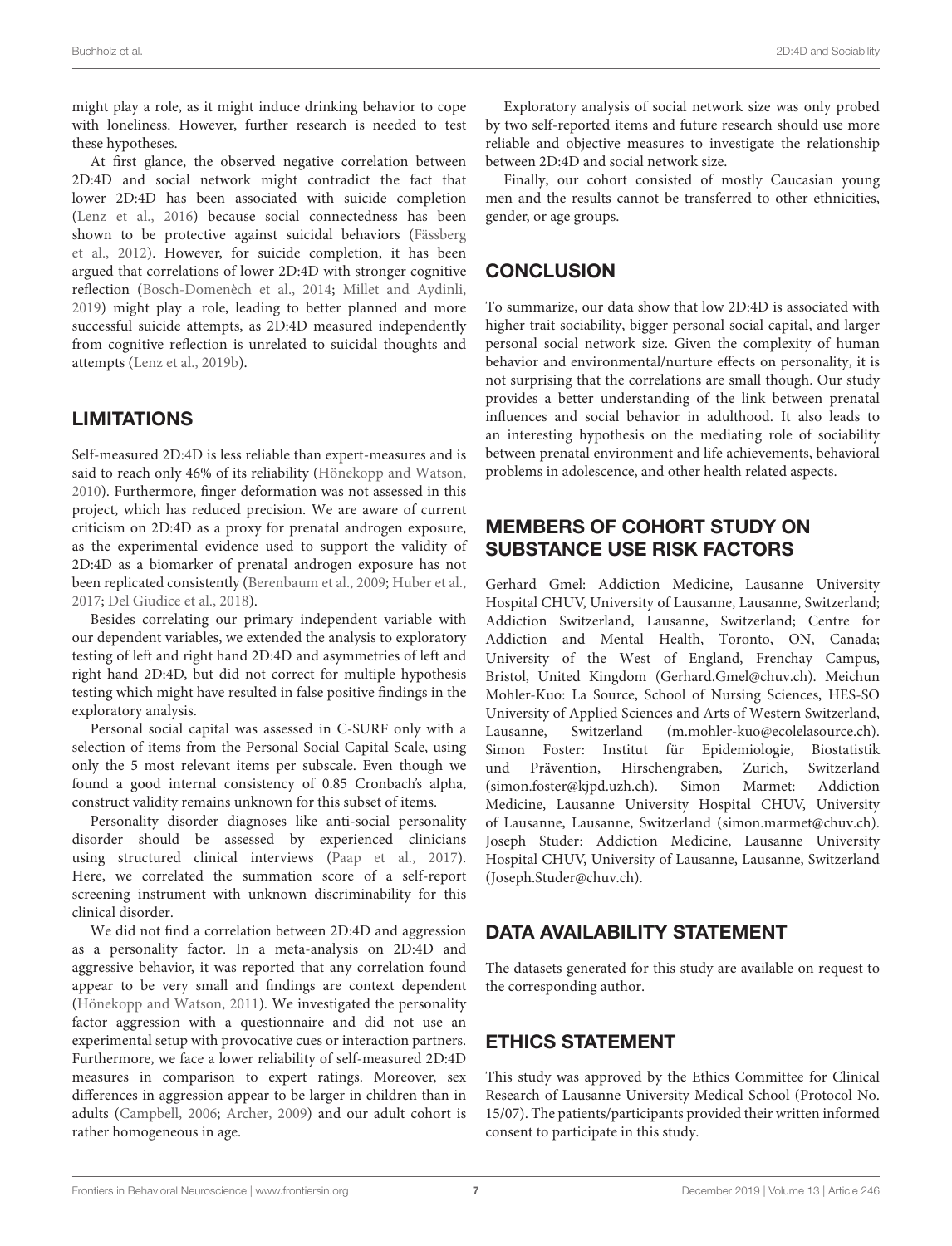## AUTHOR CONTRIBUTIONS

VB and BL conceived and designed the research, analyzed the data, and wrote the manuscript. GG, MM-K, SM, SF, and JS performed the experiments. CM and JK commented on the manuscript and provided the intellectual input.

## FUNDING

The third C-SURF survey was funded by the Swiss National Science Foundation (Grant: FN 33CS30\_148493). This scientific research was also promoted by the STAEDTLER Foundation and the German Federal Ministry of Education and Research (IMAC-Mind project: Improving Mental Health and Reducing Addiction in Childhood and Adolescence through Mindfulness: Mechanisms, Prevention and Treatment; 2018–2022; 01GL1745C). The funders played no role in the study design, data collection, analysis, decision to publish, or

## **REFERENCES**

- <span id="page-7-2"></span>Ackermann, K., Kirchner, M., Bernhard, A., Martinelli, A., Anomitri, C., Baker, R., et al. (2019). Relational aggression in adolescents with conduct disorder: sex differences and behavioral correlates. J. Abnorm. Child Psychol. 47, 1625–1637. [doi: 10.1007/s10802-019-00541-6](https://doi.org/10.1007/s10802-019-00541-6)
- <span id="page-7-15"></span>Aluja, A., Rossier, J., García, L. F., Angleitner, A., Kuhlman, M., and Zuckerman, M. (2006). A cross-cultural shortened form of the ZKPQ (ZKPQ-50-cc) adapted to English, French, German, and Spanish languages. Personal. Individ. Differ. 41, 619–628. [doi: 10.1016/j.paid.2006.03.001](https://doi.org/10.1016/j.paid.2006.03.001)
- <span id="page-7-3"></span>Antonucci, T. C. (1994). A Life-Span View of Women's Social Relations, Women Growing Older: Psychological Perspectives (Thousand Oaks, CA: Sage Publications, Inc), 239–269.
- <span id="page-7-1"></span>Archer, J. (2004). Sex differences in aggression in real-world settings: a metaanalytic review. Rev. Gen. Psychol. 8, 291–322. [doi: 10.1037/1089-2680.8.4.291](https://doi.org/10.1037/1089-2680.8.4.291)
- <span id="page-7-24"></span>Archer, J. (2009). Does sexual selection explain human sex differences in aggression? Behav. Brain Sci. 32, 249–266. [doi: 10.1017/S0140525X09990951](https://doi.org/10.1017/S0140525X09990951)
- <span id="page-7-16"></span>Archuleta, A. J., and Miller, C. R. (2011). Validity evidence for the translated version of the personal social capital scale among people of Mexican descent. J. Soc. Soc. Work Res. 2, 39–53. [doi: 10.5243/jsswr.2011.2](https://doi.org/10.5243/jsswr.2011.2)
- <span id="page-7-12"></span>Åslund, C., Starrin, B., and Nilsson, K. W. (2010). Social capital in relation to depression, musculoskeletal pain, and psychosomatic symptoms: a crosssectional study of a large population-based cohort of Swedish adolescents. BMC Public Health 10:715. [doi: 10.1186/1471-2458-10-715](https://doi.org/10.1186/1471-2458-10-715)
- <span id="page-7-22"></span>Bach, P., Vollstädt-Klein, S., Kirsch, M., Hoffmann, S., Jorde, A., Frank, J., et al. (2015). Increased mesolimbic cue-reactivity in carriers of the mu-opioid-receptor gene OPRM1 A118G polymorphism predicts drinking outcome: a functional imaging study in alcohol dependent subjects. Eur. Neuropsychopharmacol. 25, 1128–1135. [doi: 10.1016/j.euroneuro.2015.04.013](https://doi.org/10.1016/j.euroneuro.2015.04.013)
- <span id="page-7-6"></span>Berenbaum, S. A., Bryk, K. K., Nowak, N., Quigley, C. A., and Moffat, S. (2009). Fingers as a marker of prenatal androgen exposure. Endocrinology 150, 5119– 5124. [doi: 10.1210/en.2009-0774](https://doi.org/10.1210/en.2009-0774)
- <span id="page-7-18"></span>Bilgic, Ö, Altınyazar, H. C., Eryılmaz, D., and Tuğrul, Z. A. (2016). Are 2D:4D finger-length ratios an indicator of androgenetic alopecia in males? An. Bras. Dermatol. 91, 156–159. [doi: 10.1590/abd1806-4841.20164622](https://doi.org/10.1590/abd1806-4841.20164622)
- <span id="page-7-9"></span>Bird, B. M., Geniole, S. N., Procyshyn, T. L., Ortiz, T. L., Carré, J. M., and Watson, N. V. (2019). Effect of exogenous testosterone on cooperation depends on personality and time pressure. Neuropsychopharmacology 44, 538–545. [doi: 10.](https://doi.org/10.1038/s41386-018-0220-8) [1038/s41386-018-0220-8](https://doi.org/10.1038/s41386-018-0220-8)
- <span id="page-7-11"></span>Bosch-Domenèch, A., Brañas-Garza, P., and Espín, A. M. (2014). Can exposure to prenatal sex hormones (2D:4D) predict cognitive reflection? Psychoneuroendocrinology 43, 1–10. [doi: 10.1016/j.psyneuen.2014.01.023](https://doi.org/10.1016/j.psyneuen.2014.01.023)
- <span id="page-7-5"></span>Bouna-Pyrrou, P., Aufleger, B., Braun, S., Gattnar, M., Kallmayer, S., Wagner, H., et al. (2018). Cross-sectional and longitudinal evaluation of the social network

preparation of the manuscript. CM is an associated fellow of the research training group 2162 funded by the Deutsche Forschungsgemeinschaft (DFG, German Research Foundation) - 270949263/GRK2162.

## ACKNOWLEDGMENTS

We would like to thank the C-SURF participants for their continuing support of the research project. In addition, we acknowledge support by the DFG within the funding program Open Access Publishing.

# <span id="page-7-19"></span>SUPPLEMENTARY MATERIAL

The Supplementary Material for this article can be found online at: [https://www.frontiersin.org/articles/10.3389/fnbeh.](https://www.frontiersin.org/articles/10.3389/fnbeh.2019.00246/full#supplementary-material) [2019.00246/full#supplementary-material](https://www.frontiersin.org/articles/10.3389/fnbeh.2019.00246/full#supplementary-material)

use disorder and internet gaming disorder criteria. Front. Psychiatry 9:692. [doi: 10.3389/fpsyt.2018.00692](https://doi.org/10.3389/fpsyt.2018.00692)

- <span id="page-7-4"></span>Bouna-Pyrrou, P., Mühle, C., Kornhuber, J., and Lenz, B. (2015). Internet gaming disorder, social network disorder and laterality: handedness relates to pathological use of social networks. J. Neural. Transm. 122, 1187–1196. [doi:](https://doi.org/10.1007/s00702-014-1361-5) [10.1007/s00702-014-1361-5](https://doi.org/10.1007/s00702-014-1361-5)
- <span id="page-7-20"></span>Briand, L. A., Hilario, M., Dow, H. C., Brodkin, E. S., Blendy, J. A., and Berton, O. (2015). Mouse model of OPRM1 (A118G) polymorphism increases sociability and dominance and confers resilience to social defeat. J. Neurosci. 35, 3582– 3590. [doi: 10.1523/JNEUROSCI.4685-14.2015](https://doi.org/10.1523/JNEUROSCI.4685-14.2015)
- <span id="page-7-0"></span>Brown, E. C. Z., Steadman, C. J., Lee, T. M., Padmanabhan, V., Lehman, M. N., and Coolen, L. M. (2015). Sex differences and effects of prenatal exposure to excess testosterone on ventral tegmental area dopamine neurons in adult sheep. Eur. J. Neurosci. 41, 1157–1166. [doi: 10.1111/ejn.12871](https://doi.org/10.1111/ejn.12871)
- <span id="page-7-7"></span>Brown, W. M., Hines, M., Fane, B. A., and Breedlove, S. M. (2002). Masculinized finger length patterns in human males and females with congenital adrenal hyperplasia. Horm. Behav. 42, 380–386. [doi: 10.1006/hbeh.2002.1830](https://doi.org/10.1006/hbeh.2002.1830)
- <span id="page-7-8"></span>Buck, J. J., Williams, R. M., Hughes, I. A., and Acerini, C. L. (2003). In-utero androgen exposure and 2nd to 4th digit length ratio-comparisons between healthy controls and females with classical congenital adrenal hyperplasia. Hum. Reprod. 18, 976–979. [doi: 10.1093/humrep/deg198](https://doi.org/10.1093/humrep/deg198)
- <span id="page-7-23"></span>Campbell, A. (2006). Sex differences in direct aggression: what are the psychological mediators? Aggress. Violent Behav. 11, 237–264. [doi: 10.1016/j.](https://doi.org/10.1016/j.avb.2005.09.002) [avb.2005.09.002](https://doi.org/10.1016/j.avb.2005.09.002)
- <span id="page-7-13"></span>Canan, F., Karaca, S., Düzgün, M., Erdem, A. M., Karaçaylı, E., Topan, N. B., et al. (2017). The relationship between second-to-fourth digit (2D:4D) ratios and problematic and pathological Internet use among Turkish university students. J. Behav. Addict. 6, 30–41. [doi: 10.1556/2006.6.](https://doi.org/10.1556/2006.6.2017.019) [2017.019](https://doi.org/10.1556/2006.6.2017.019)
- <span id="page-7-14"></span>Canan, F., Tegin, C., and Gecici, O. (2019). The second to fourth digit (2D:4D) ratios, smoking, and problem drinking in a young adult university student sample. Neurol. Psychiatry Brain Res. 32, 63–67. [doi: 10.1016/j.npbr.2019.](https://doi.org/10.1016/j.npbr.2019.04.002) [04.002](https://doi.org/10.1016/j.npbr.2019.04.002)
- <span id="page-7-17"></span>Chang, Y. P., and Zhu, D. H. (2012). The role of perceived social capital and flow experience in building users' continuance intention to social networking sites in China. Comput. Hum. Behav. 28, 995–1001. [doi: 10.1016/j.chb.2012.01.001](https://doi.org/10.1016/j.chb.2012.01.001)
- <span id="page-7-10"></span>Coates, J. M., Gurnell, M., and Rustichini, A. (2009). Second-to-fourth digit ratio predicts success among high-frequency financial traders. Proc. Natl. Acad. Sci. U.S.A. 106, 623–628. [doi: 10.1073/pnas.0810907106](https://doi.org/10.1073/pnas.0810907106)
- <span id="page-7-21"></span>Cubillo, A., Halari, R., Smith, A., Taylor, E., and Rubia, K. (2012). A review of fronto-striatal and fronto-cortical brain abnormalities in children and adults with attention deficit hyperactivity disorder (ADHD) and new evidence for dysfunction in adults with ADHD during motivation and attention. Cortex 48, 194–215. [doi: 10.1016/j.cortex.2011.04.007](https://doi.org/10.1016/j.cortex.2011.04.007)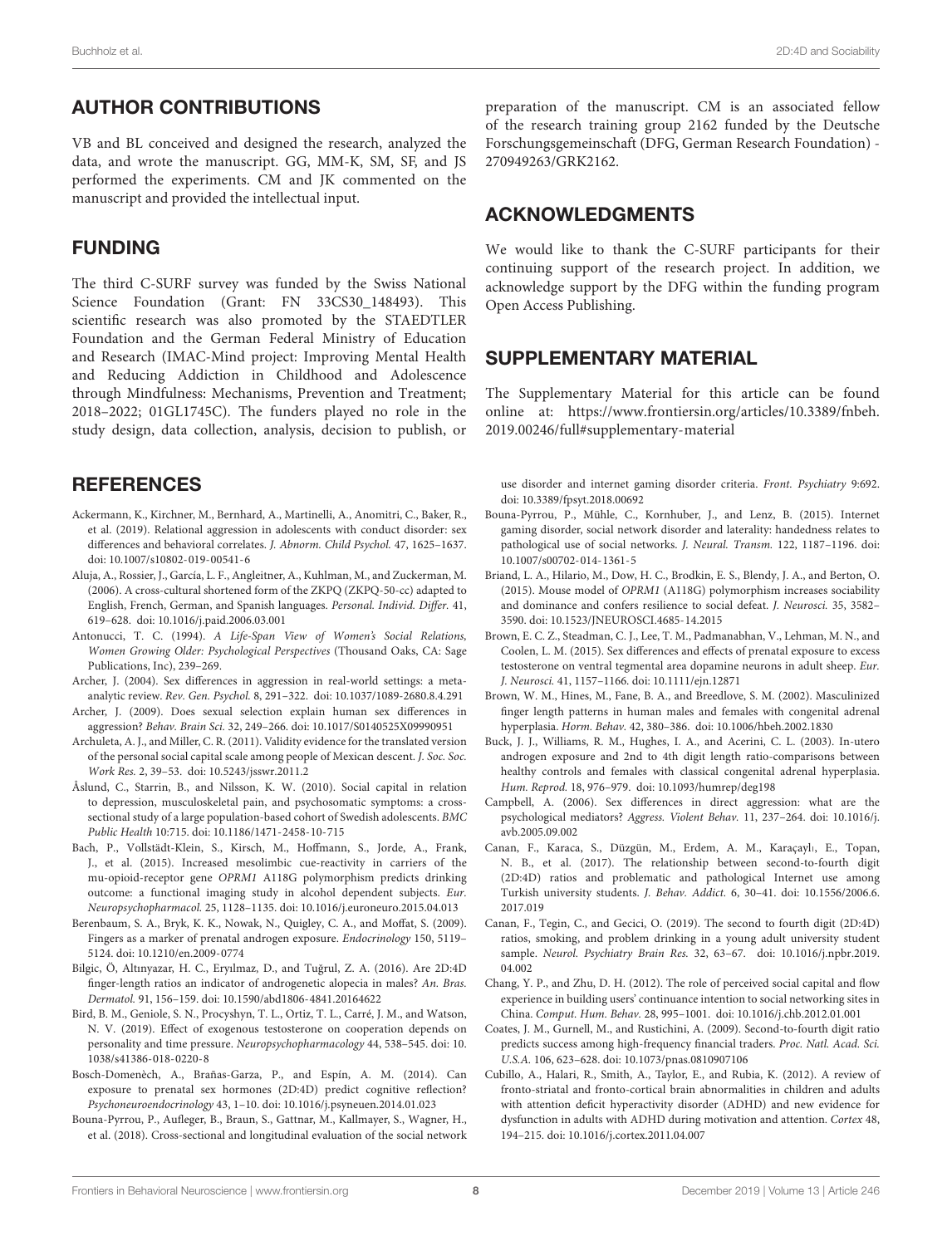- <span id="page-8-35"></span>Del Giudice, M., and Angeleri, R. (2016). Digit ratio (2D:4D) and attachment styles in middle childhood: indirect evidence for an organizational effect of sex hormones. Adapt. Hum. Behav. Physiol. 2, 1–10. [doi: 10.1007/s40750-015-](https://doi.org/10.1007/s40750-015-0027-3) [0027-3](https://doi.org/10.1007/s40750-015-0027-3)
- <span id="page-8-5"></span>Del Giudice, M., Barrett, E. S., Belsky, J., Hartman, S., Martel, M. M., Sangenstedt, S., et al. (2018). Individual differences in developmental plasticity: a role for early androgens? Psychoneuroendocrinology 90, 165–173. [doi: 10.1016/j.](https://doi.org/10.1016/j.psyneuen.2018.02.025) [psyneuen.2018.02.025](https://doi.org/10.1016/j.psyneuen.2018.02.025)
- <span id="page-8-16"></span>Eichler, A., Heinrich, H., Moll, G. H., Beckmann, M. W., Goecke, T. W., Fasching, P. A., et al. (2018). Digit ratio (2D:4D) and behavioral symptoms in primaryschool aged boys. Early Hum. Dev. 119, 1–7. [doi: 10.1016/j.earlhumdev.2018.](https://doi.org/10.1016/j.earlhumdev.2018.02.012) [02.012](https://doi.org/10.1016/j.earlhumdev.2018.02.012)
- <span id="page-8-15"></span>Evardone, M., and Alexander, G. M. (2009). Anxiety, sex-linked behaviors, and digit ratios (2D:4D). Arch. Sex. Behav. 38, 442–455. [doi: 10.1007/s10508-007-](https://doi.org/10.1007/s10508-007-9260-6) [9260-6](https://doi.org/10.1007/s10508-007-9260-6)
- <span id="page-8-38"></span>Fässberg, M. M., van Orden, K. A., Duberstein, P., Erlangsen, A., Lapierre, S., Bodner, E., et al. (2012). A systematic review of social factors and suicidal behavior in older adulthood. Int. J. Environ. Res. Public Health 9, 722–745. [doi: 10.3390/ijerph9030722](https://doi.org/10.3390/ijerph9030722)
- <span id="page-8-37"></span>Gegenhuber, B., Weinland, C., Kornhuber, J., Mühle, C., and Lenz, B. (2018). OPRM1 A118G and serum beta-endorphin interact with sex and digit ratio (2D:4D) to influence risk and course of alcohol dependence. Eur. Neuropsychopharmacol. 28, 1418–1428. [doi: 10.1016/j.euroneuro.2018.09.002](https://doi.org/10.1016/j.euroneuro.2018.09.002)
- <span id="page-8-3"></span>Griffiths, M. D., Davies, M. N. O., and Chappell, D. (2004). Online computer gaming: a comparison of adolescent and adult gamers. J. Adolesc. 27, 87–96. [doi: 10.1016/j.adolescence.2003.10.007](https://doi.org/10.1016/j.adolescence.2003.10.007)
- <span id="page-8-26"></span>Hell, B., and Päßler, K. (2011). Are occupational interests hormonally influenced? The 2D:4D-interest nexus. Personal. Individ. Differ. 51, 376–380. [doi: 10.1016/](https://doi.org/10.1016/j.paid.2010.05.033) [j.paid.2010.05.033](https://doi.org/10.1016/j.paid.2010.05.033)
- <span id="page-8-25"></span>Hergueta, T., Lecrubier, Y., Sheehan, D., and Weiller, E. (2015). Mini international neuropsychiatric interview French current DSM-IV. [doi: 10.13140/RG.2.1.](https://doi.org/10.13140/RG.2.1.2792.9440) [2792.9440](https://doi.org/10.13140/RG.2.1.2792.9440)
- <span id="page-8-7"></span>Hönekopp, J., and Schuster, M. (2010). A meta-analysis on 2D:4D and athletic prowess: substantial relationships but neither hand out-predicts the other. Personal. Individ. Differ. 48, 4–10. [doi: 10.1016/j.paid.2009.08.009](https://doi.org/10.1016/j.paid.2009.08.009)
- <span id="page-8-28"></span>Hönekopp, J., and Watson, S. (2010). Meta-analysis of digit ratio 2D:4D shows greater sex difference in the right hand. Am. J. Hum. Biol. 22, 619–630. [doi:](https://doi.org/10.1002/ajhb.21054) [10.1002/ajhb.21054](https://doi.org/10.1002/ajhb.21054)
- <span id="page-8-8"></span>Hönekopp, J., and Watson, S. (2011). Meta-analysis of the relationship between digit-ratio 2D:4D and aggression. Personal. Individ. Differ. 51, 381–386. [doi:](https://doi.org/10.1016/j.paid.2010.05.003) [10.1016/j.paid.2010.05.003](https://doi.org/10.1016/j.paid.2010.05.003)
- <span id="page-8-30"></span>Hong, L., Zhan-Bing, M., Zhi-Yun, S., Xiao-Xia, S., Jun-Li, Z., and Zheng-Hao, H. (2014). Digit ratio (2D:4D) in Chinese women with breast cancer. Am. J. Hum. Biol. 26, 562–564. [doi: 10.1002/ajhb.22546](https://doi.org/10.1002/ajhb.22546)
- <span id="page-8-34"></span>Horn, L., Hungerländer, N. A., Windhager, S., Bugnyar, T., and Massen, J. J. M. (2018). Social status and prenatal testosterone exposure assessed via secondto-fourth digit ratio affect 6-9-year-old children's prosocial choices. Sci. Rep. 8:9198. [doi: 10.1038/s41598-018-27468-0](https://doi.org/10.1038/s41598-018-27468-0)
- <span id="page-8-39"></span>Huber, S. E., Lenz, B., Kornhuber, J., and Müller, C. P. (2017). Prenatal androgenreceptor activity has organizational morphological effects in mice. PLoS One 12:e0188752. [doi: 10.1371/journal.pone.0188752](https://doi.org/10.1371/journal.pone.0188752)
- <span id="page-8-1"></span>Huber, S. E., Zoicas, I., Reichel, M., Mühle, C., Büttner, C., Ekici, A. B., et al. (2018). Prenatal androgen receptor activation determines adult alcohol and water drinking in a sex-specific way. Addict. Biol. 23, 904–920. [doi: 10.1111/adb.12540](https://doi.org/10.1111/adb.12540)
- <span id="page-8-33"></span>Kalin, N. H., Shelton, S. E., and Lynn, D. E. (1995). Opiate systems in mother and infant primates coordinate intimate contact during reunion. Psychoneuroendocrinology 20, 735–742. [doi: 10.1016/0306-4530\(95\)00023-2](https://doi.org/10.1016/0306-4530(95)00023-2)
- <span id="page-8-2"></span>Kessler, R. C., McLeod, J. D., and Wethington, E. (1985). The costs of caring: a perspective on the relationship between sex and psychological distress. Theory Res. Appl. 24, 491–506. [doi: 10.1007/978-94-009-5115-0\\_25](https://doi.org/10.1007/978-94-009-5115-0_25)
- <span id="page-8-10"></span>Kilduff, L. P., Hopp, R. N., Cook, C. J., Crewther, B. T., and Manning, J. T. (2013). Digit ratio (2D:4D), aggression, and testosterone in men exposed to an aggressive video stimulus. Evol. Psychol. 11, 953–964. [doi: 10.1177/](https://doi.org/10.1177/147470491301100502) [147470491301100502](https://doi.org/10.1177/147470491301100502)
- <span id="page-8-36"></span>Knickmeyer, R., Baron-Cohen, S., Raggatt, P., and Taylor, K. (2005). Foetal testosterone, social relationships, and restricted interests in children. J. Child Psychol. Psychiatry 46, 198–210. [doi: 10.1111/j.1469-7610.2004.00349.x](https://doi.org/10.1111/j.1469-7610.2004.00349.x)
- <span id="page-8-32"></span>Knowles, P. A., Conner, R. L., and Panksepp, J. (1989). Opiate effects on social behavior of juvenile dogs as a function of social deprivation. Pharmacol. Biochem. Behav. 33, 533–537. [doi: 10.1016/0091-3057\(89\)90382-1](https://doi.org/10.1016/0091-3057(89)90382-1)
- <span id="page-8-17"></span>Kornhuber, J., Erhard, G., Lenz, B., Kraus, T., Sperling, W., Bayerlein, K., et al. (2011). Low digit ratio 2D:4D in alcohol dependent patients. PLoS One 6:e19332. [doi: 10.1371/journal.pone.0019332](https://doi.org/10.1371/journal.pone.0019332)
- <span id="page-8-18"></span>Kornhuber, J., Zenses, E. M., Lenz, B., Stoessel, C., Bouna-Pyrrou, P., Rehbein, F., et al. (2013). Low 2D:4D values are associated with video game addiction. PLoS One 8:e79539. [doi: 10.1371/journal.pone.0079539](https://doi.org/10.1371/journal.pone.0079539)
- <span id="page-8-14"></span>Kovářík, J., Brañas-Garza, P., Davidson, M. W., Haim, D. A., Carcelli, S., and Fowler, J. H. (2017). Digit ratio (2D:4D) and social integration: an effect of prenatal sex hormones. Netw. Sci. 5, 476–489. [doi: 10.1017/nws.2017.4](https://doi.org/10.1017/nws.2017.4)
- <span id="page-8-20"></span>Lenz, B., Bouna-Pyrrou, P., Mühle, C., and Kornhuber, J. (2018a). Low digit ratio (2D:4D) and late pubertal onset indicate prenatal hyperandrogenziation in alcohol binge drinking. Prog. Neuropsychopharmacol. Biol. Psychiatry 86, 370–378. [doi: 10.1016/j.pnpbp.2018.02.012](https://doi.org/10.1016/j.pnpbp.2018.02.012)
- <span id="page-8-0"></span>Lenz, B., Eichler, A., Schwenke, E., Buchholz, V. N., Hartwig, C., Moll, G. H., et al. (2018b). Mindfulness-based stress reduction in pregnancy: an app-based programme to improve the health of mothers and children (MINDFUL/PMI Study). Geburtshilfe Frauenheilkd 78, 1283–1291. [doi: 10.1055/a-0677-](https://doi.org/10.1055/a-0677-2630) [2630](https://doi.org/10.1055/a-0677-2630)
- <span id="page-8-24"></span>Lenz, B., and Kornhuber, J. (2018). Cross-national gender variations of digit ratio (2D:4D) correlate with life expectancy, suicide rate, and other causes of death. J. Neural. Transm. 125, 239–246. [doi: 10.1007/s00702-017-1815-7](https://doi.org/10.1007/s00702-017-1815-7)
- <span id="page-8-19"></span>Lenz, B., Mühle, C., Braun, B., Weinland, C., Bouna-Pyrrou, P., Behrens, J., et al. (2017). Prenatal and adult androgen activities in alcohol dependence. Acta Psychiatr. Scand. 136, 96–107. [doi: 10.1111/acps.12725](https://doi.org/10.1111/acps.12725)
- <span id="page-8-21"></span>Lenz, B., Mühle, C., Cohort Study on Substance Use Risk Factors, and Kornhuber, J. (2019a). Lower digit ratio (2D:4D) in alcohol dependence: confirmation and exploratory analysis in a population-based study of young men. Addict. Biol. [doi: 10.1111/adb.12815](https://doi.org/10.1111/adb.12815) [Epub ahead of print].
- <span id="page-8-23"></span>Lenz, B., Röther, M., Bouna-Pyrrou, P., Mühle, C., Tektas, O. Y., and Kornhuber, J. (2019b). The androgen model of suicide completion. Prog. Neurobiol. 172, 84–103. [doi: 10.1016/j.pneurobio.2018.06.003](https://doi.org/10.1016/j.pneurobio.2018.06.003)
- <span id="page-8-22"></span>Lenz, B., Thiem, D., Bouna-Pyrrou, P., Mühle, C., Stoessel, C., Betz, P., et al. (2016). Low digit ratio (2D:4D) in male suicide victims. J. Neural. Transm. 123, 1499–1503. [doi: 10.1007/s00702-016-1608-4](https://doi.org/10.1007/s00702-016-1608-4)
- <span id="page-8-31"></span>Lombardo, M. V., Ashwin, E., Auyeung, B., Chakrabarti, B., Lai, M.-C., Taylor, K., et al. (2012). Fetal programming effects of testosterone on the reward system and behavioral approach tendencies in humans. Biol. Psychiatry 72, 839–847. [doi: 10.1016/j.biopsych.2012.05.027](https://doi.org/10.1016/j.biopsych.2012.05.027)
- <span id="page-8-6"></span>Lutchmaya, S., Baron-Cohen, S., Raggatt, P., Knickmeyer, R., and Manning, J. T. (2004). 2nd to 4th digit ratios, fetal testosterone and estradiol. Early. Hum. Dev. 77, 23–28. [doi: 10.1016/j.earlhumdev.2003.12.002](https://doi.org/10.1016/j.earlhumdev.2003.12.002)
- <span id="page-8-4"></span>Manning, J., Kilduff, L., Cook, C., Crewther, B., and Fink, B. (2014). Digit ratio (2D:4D): a biomarker for prenatal sex steroids and adult sex steroids in challenge situations. Front. Endocrinol. 5:9. [doi: 10.3389/fendo.2014.00009](https://doi.org/10.3389/fendo.2014.00009)
- <span id="page-8-12"></span>Manning, J. T., Barley, L., Walton, J., Lewis-Jones, D. I., Trivers, R. L., Singh, D., et al. (2000). The 2nd:4th digit ratio, sexual dimorphism, population differences, and reproductive success: evidence for sexually antagonistic genes. Evol. Hum. Behav. 21, 163–183. [doi: 10.1016/s1090-5138\(00\)](https://doi.org/10.1016/s1090-5138(00)00029-5) [00029-5](https://doi.org/10.1016/s1090-5138(00)00029-5)
- <span id="page-8-27"></span>Manning, J. T., Scutt, D., Wilson, J., and Lewis-Jones, D. I. (1998). The ratio of 2nd to 4th digit length: a predictor of sperm numbers and concentrations of testosterone, luteinizing hormone and oestrogen. Hum. Reprod. 13, 3000–3004. [doi: 10.1093/humrep/13.11.3000](https://doi.org/10.1093/humrep/13.11.3000)
- <span id="page-8-29"></span>Masuya, Y., Okamoto, Y., Inohara, K., Matsumura, Y., Fujioka, T., Wada, Y., et al. (2015). Sex-different abnormalities in the right second to fourth digit ratio in Japanese individuals with autism spectrum disorders. Mol. Autism 6:34. [doi: 10.1186/s13229-015-0028-x](https://doi.org/10.1186/s13229-015-0028-x)
- <span id="page-8-11"></span>Millet, K., and Aydinli, A. (2019). Cognitive reflection, 2D:4D and social value orientation. PLoS One 14:e0212767. [doi: 10.1371/journal.pone.0212767](https://doi.org/10.1371/journal.pone.0212767)
- <span id="page-8-9"></span>Millet, K., and Buehler, F. (2017). A context dependent interpretation of inconsistencies in 2d:4d findings: the moderating role of status relevance. Front. Behav. Neurosci. 11:254. [doi: 10.3389/fnbeh.2017.00254](https://doi.org/10.3389/fnbeh.2017.00254)
- <span id="page-8-13"></span>Millet, K., and Dewitte, S. (2006). Second to fourth digit ratio and cooperative behavior. Biol. Psychol. 71, 111–115. [doi: 10.1016/j.biopsycho.2005.06.001](https://doi.org/10.1016/j.biopsycho.2005.06.001)